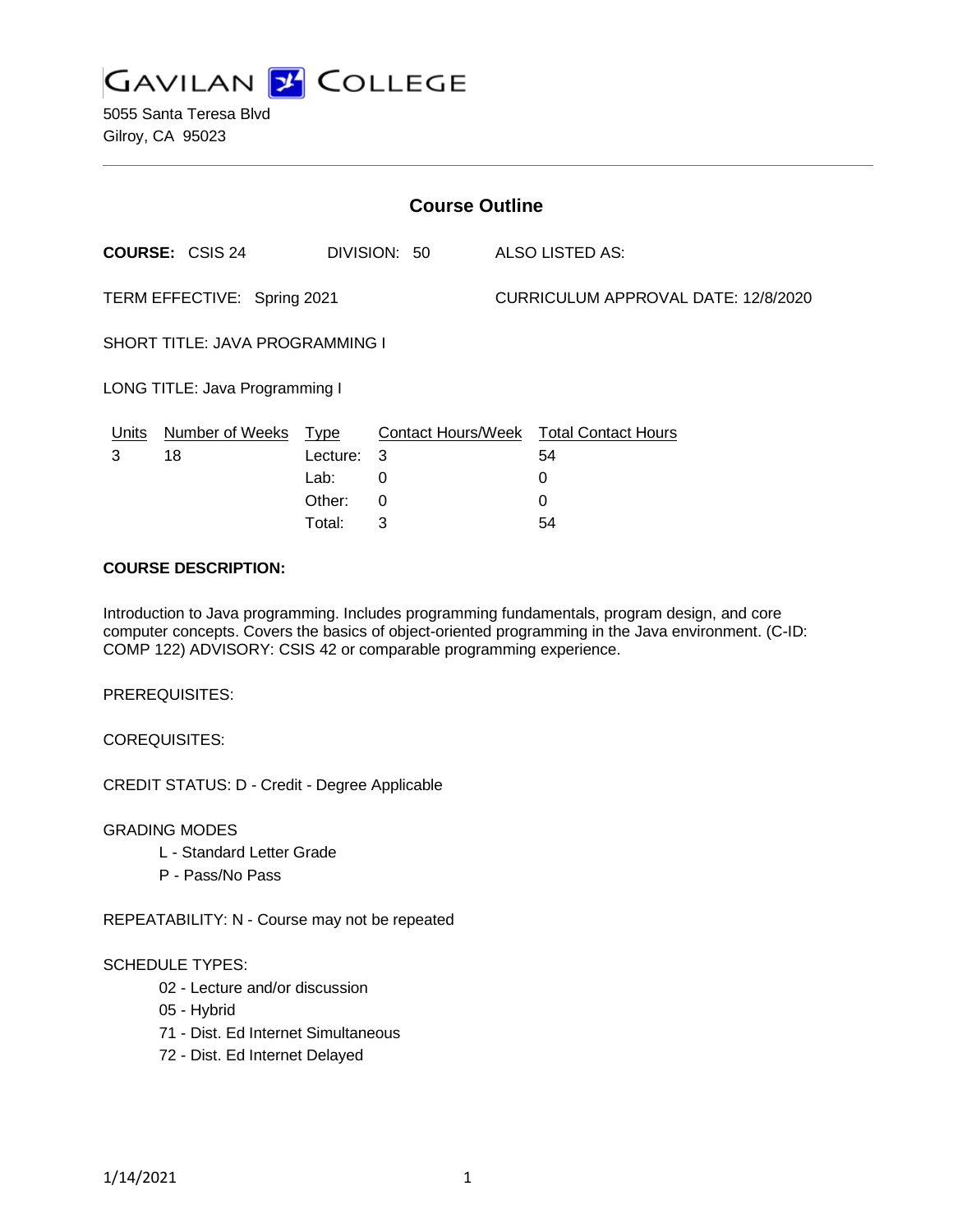### **STUDENT LEARNING OUTCOMES:**

By the end of this course, a student should:

1. Analyze and explain the behavior of simple programs involving the fundamental Java programming constructs.

2. Modify and expand short programs that use standard conditional and iterative control structures and functions.

3. Design, implement, test, and debug a program that uses each of the following fundamental programming constructs: basic computation, simple I/O, standard conditional and iterative structures, and the definition of functions and objects.

### **CONTENT, STUDENT PERFORMANCE OBJECTIVES, OUT-OF-CLASS ASSIGNMENTS**

Curriculum Approval Date: 12/8/2020 6 Hours An Overview of Computers and Programming Languages **History** Programming Paradigms Procedural Languages Object-oriented Languages Features of Java Student Performance Objectives: Compare and contrast programming paradigms. Summarize the history of programming languages and describe the issues each programming language sought to address. 7 Hours Basic Elements of Java Variables, types, expressions and assignment Simple I/O Introduction to objects Student Performance Objectives: Describe the basic elements of Java. Complete assigned exercises and programming problems. 9 Hours Introducing data types and operators Declarations and types Why data types are important Java's primitive types Type-checking Binding, visibility, scope, lifetime Arithmetic operators Relational operators Assignment operator Type conversion in assignment Casting incompatible types Student Performance Objectives: Describe programming declaration models. Define properties of a variable such as address, value, scope, persistence, size. Explain type incompatibility and the importance of typechecking.

Write simple programs using arithmetic, relational, and assignment operators.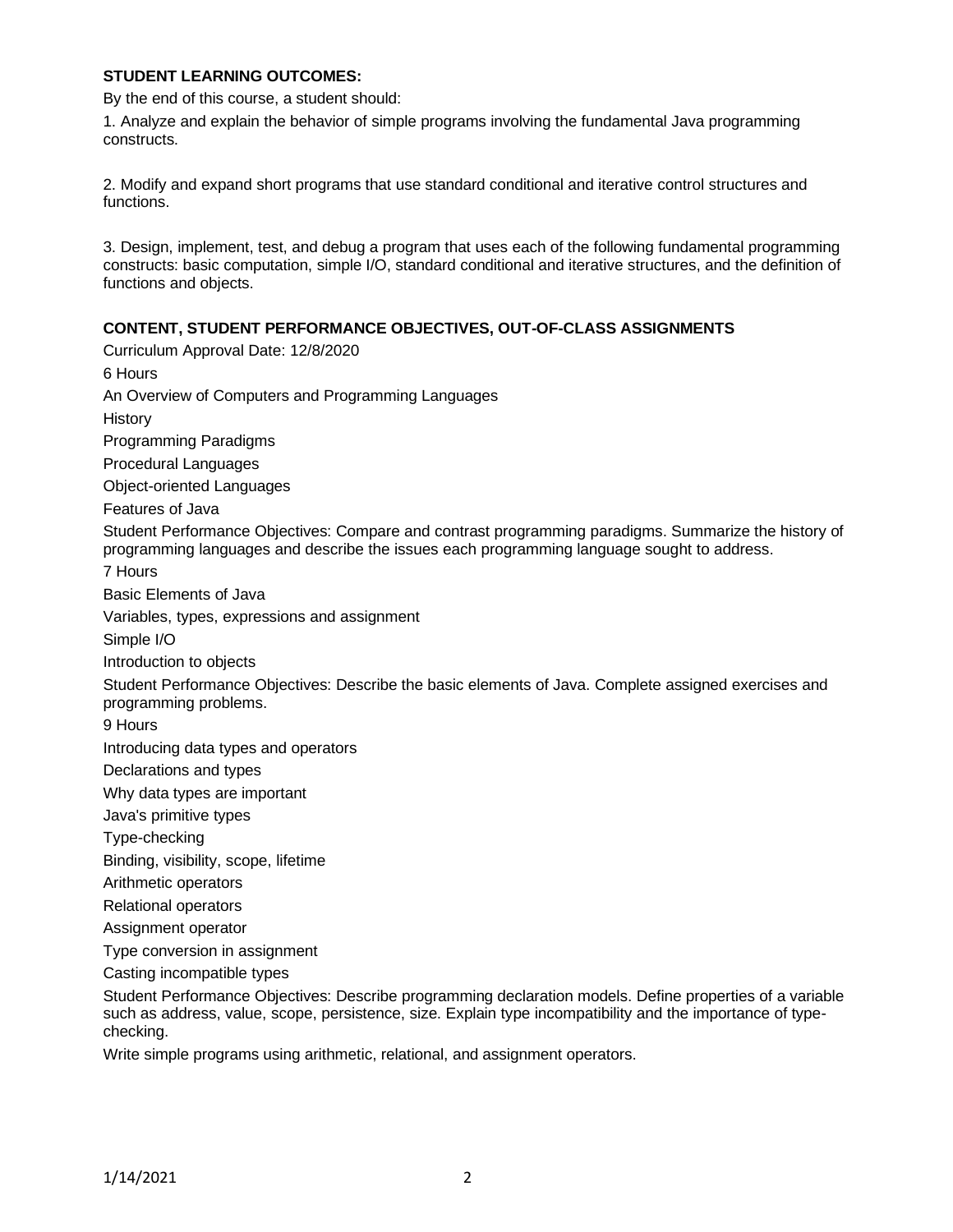6 Hours

Introduction to algorithms

Problem solving

Introduction to debugging

Student Performance Objectives: Create and implement algorithms for simple problems. Describe how to implement algorithms. Discuss the importance of good algorithms. Describe debugging strategies. 6 Hours

Selection Control Structures

The if statement

Nested ifs

If then else

Switch statement

Student Performance Objectives: Write simple programs using if statements, if then else statements, switch statements. Choose an appropriate selection control structure for a programming task.

6 Hours

Repetition Control Structures

For statements

Do while statements

Switch multiple-selection statement

Break and continue statements

Logical operators

Student Performance Objectives: Write simple programs using repetition control statements. Choose an appropriate repetition control structure for a programming task.

12 Hours

Functions and Parameter passing

Structured Decomposition

User Defined Functions

User-Defined Classes and ADT

Parameter passing

Introduction to Classes, Objects Methods and Strings

Student Performance Objectives: Apply the techniques of structured decomposition to break a program into smaller pieces. Describe the mechanics of parameter passing. Compare the object-oriented approach and the procedural approach to structured decomposition.

2 Hours

Final Exam

# **METHODS OF INSTRUCTION:**

Lecture, discussion, guided practice

# **OUT OF CLASS ASSIGNMENTS:**

Required Outside Hours: 36 Assignment Description: Read assigned textbook chapter(s). Required Outside Hours: 18 Assignment Description: Study for exams. Required Outside Hours: 54 Assignment Description: Homework: Do assigned exercises and programming problems.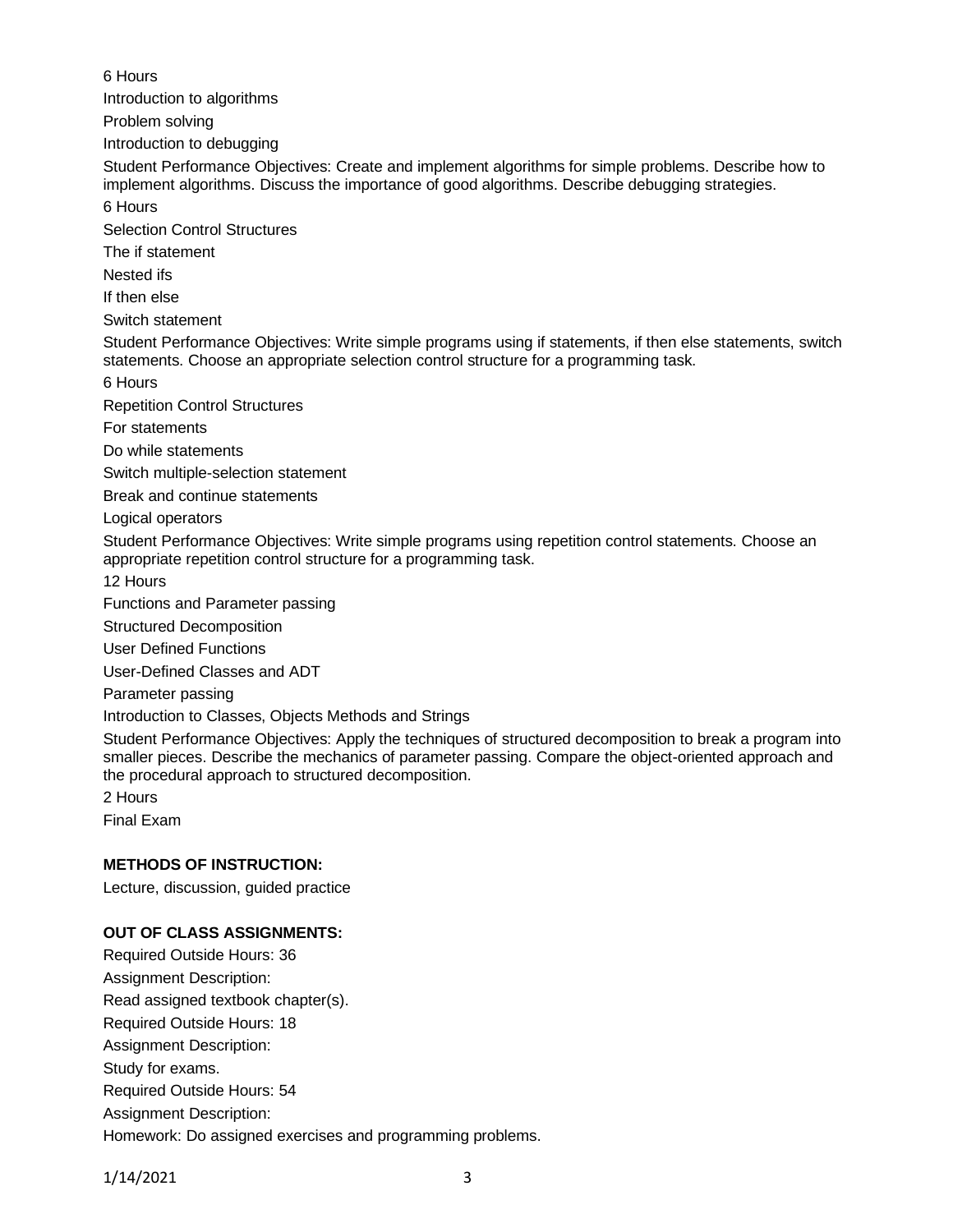## **METHODS OF EVALUATION:**

Writing assignments Percent of total grade: 5.00 % Writing assignments: 5% - 20% Written homework Problem-solving assignments Percent of total grade: 60.00 % Problem-solving demonstrations: 40% - 70% Homework Problems, Exams Skill demonstrations Percent of total grade: 20.00 % Skill demonstrations: 20% - 50% Class Performance, Performance Exams Objective examinations Percent of total grade: 15.00 % Objective examinations: 5% - 20% Multiple Choice, True/False, Matching Items, Completion

## **REPRESENTATIVE TEXTBOOKS:**

Deitel & Deitel. Java How to Program. Pearson Education, Inc.,2018. Reading Level of Text, Grade: 12+ Verified by: E. Venable